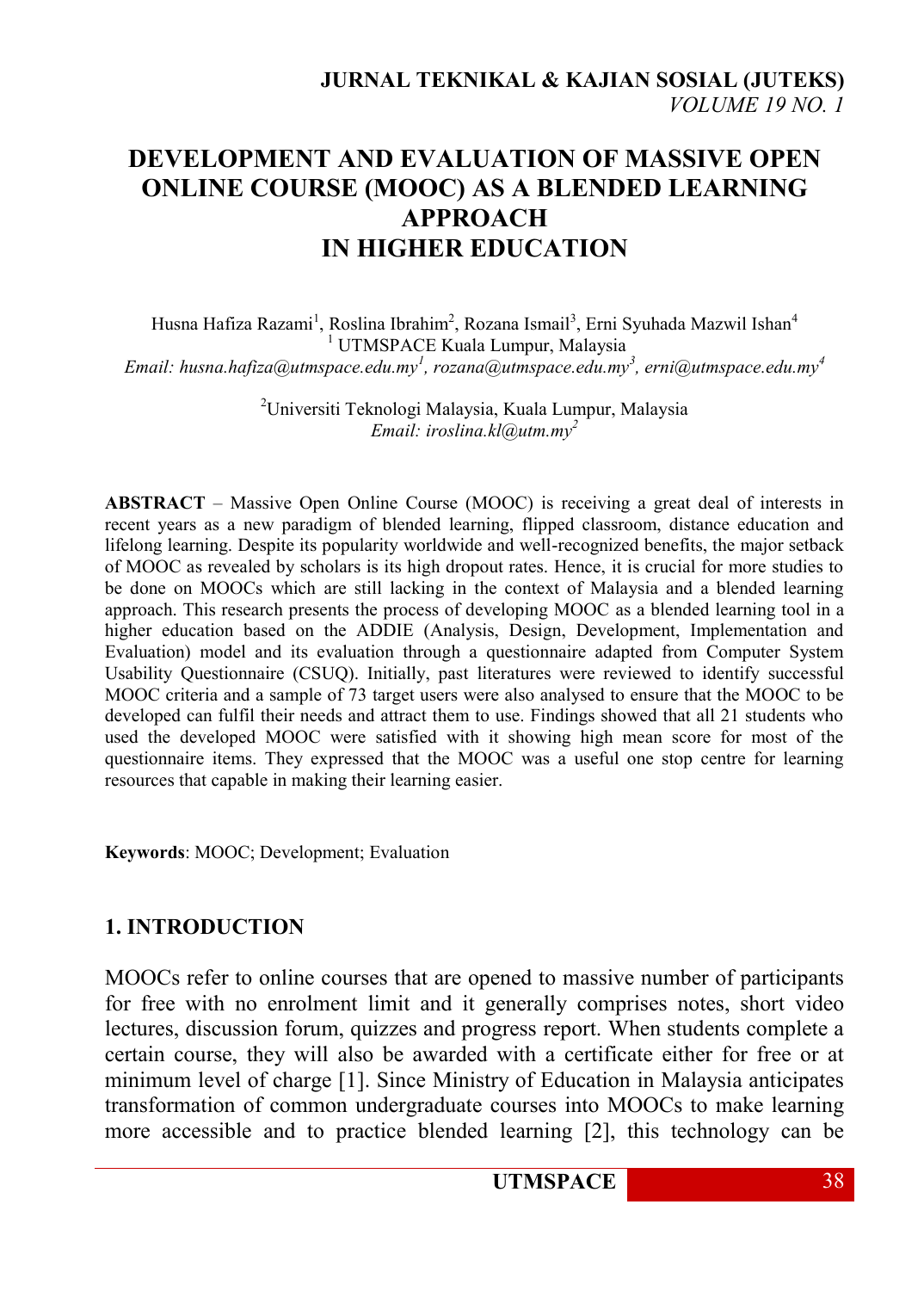*VOLUME 19 NO. 1*

employed by educators to combine conventional education with online instruction. This can be an early practice before the MOOC is targeted completely online for larger crowd, distance learners and global audience which is in line with the vision of School of Professional and Continuing Education (UTMSPACE) towards becoming an international centre of excellence in lifelong learning. Since there are lack of studies in the context of

Malaysia and the use of MOOC as a blended learning tool, this research presents the process of developing and evaluating a MOOC as a blended learning approach in UTMSPACE Kuala Lumpur. As the development of this technology can be strenuous and costly, the findings of this research not only enrich existing literatures on MOOC, the results can also assist institutions and practitioners in developing MOOCs that can attract users to use.

### **2. MATERIALS AND METHODS**

The main process for this research is as illustrated in Figure 1 which was adapted from the procedure used by prior literature based on the instructional design ADDIE model with some amendments to suit the context of this research [3].



**Figure 1**.MOOC Development Process based on ADDIE model (Rodriguez-Ch et al., 2017)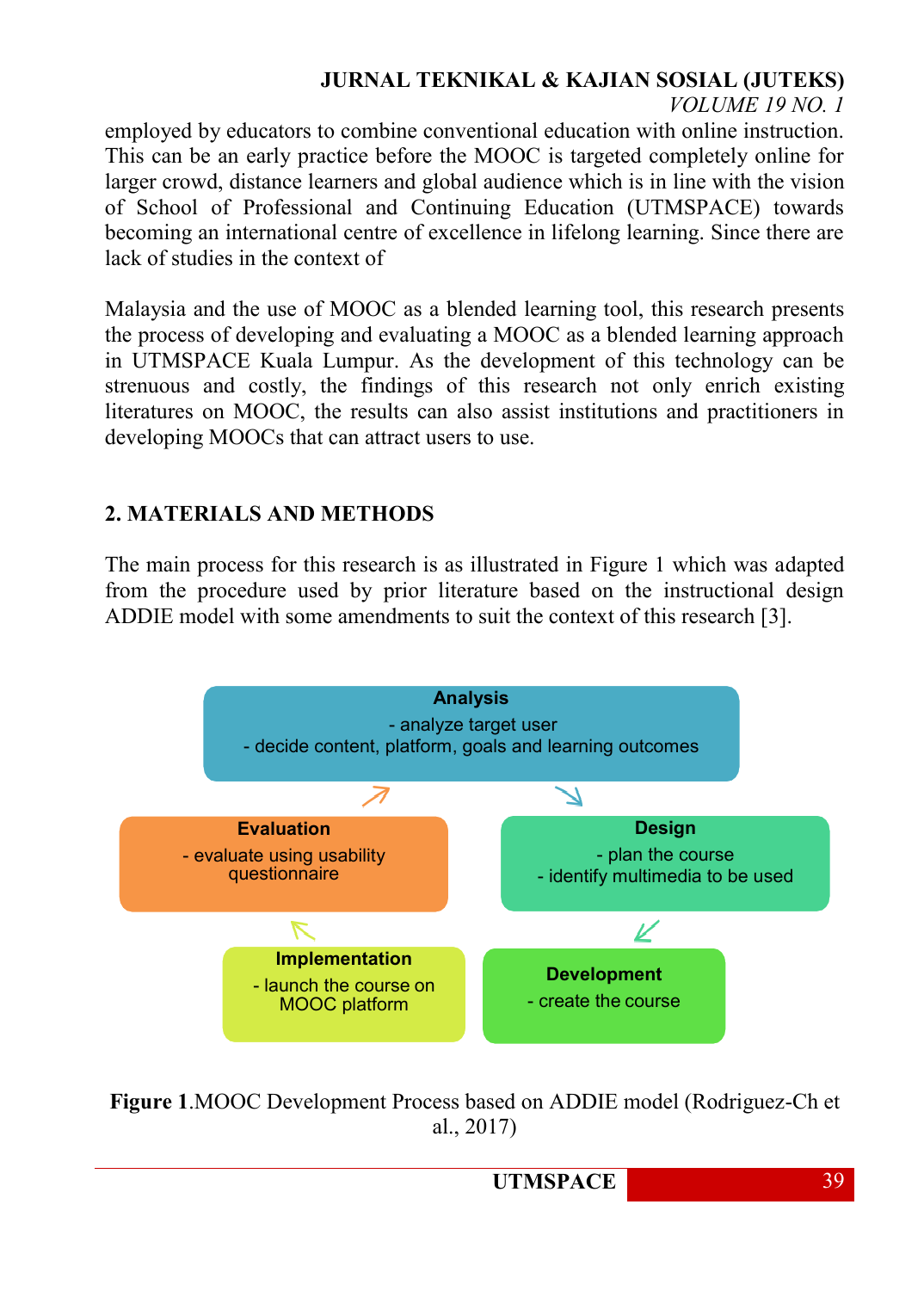*VOLUME 19 NO. 1*

Initially, Chemistry was decided as the subject of the MOOC as it was stated by past literature as one of the most difficult subject among students in a university [1]. Therefore, since the MOOC was targeted as a blended learning tool in UTMSPACE Kuala Lumpur, 73 diploma students who completed their Chemistry course in this university were analysed and some of the results were shown in Figure 2.



**Figure 2**. Some of the target user analysis findings obtained from 73 diploma students

The MOOC was then designed and developed according to the target users' needs as well as the learning outcomes specified by university. Apart from that, successful MOOC design criteria discussed by prior studies were also considered such as boosting students' motivation, encouraging peer supported learning, allowing social networking, understanding user's background and intention, offering instant feedback, engaging students as well as providing appropriate content, activities and assessment [2]. Some of the elements in the developed MOOC were displayed in Figure 3.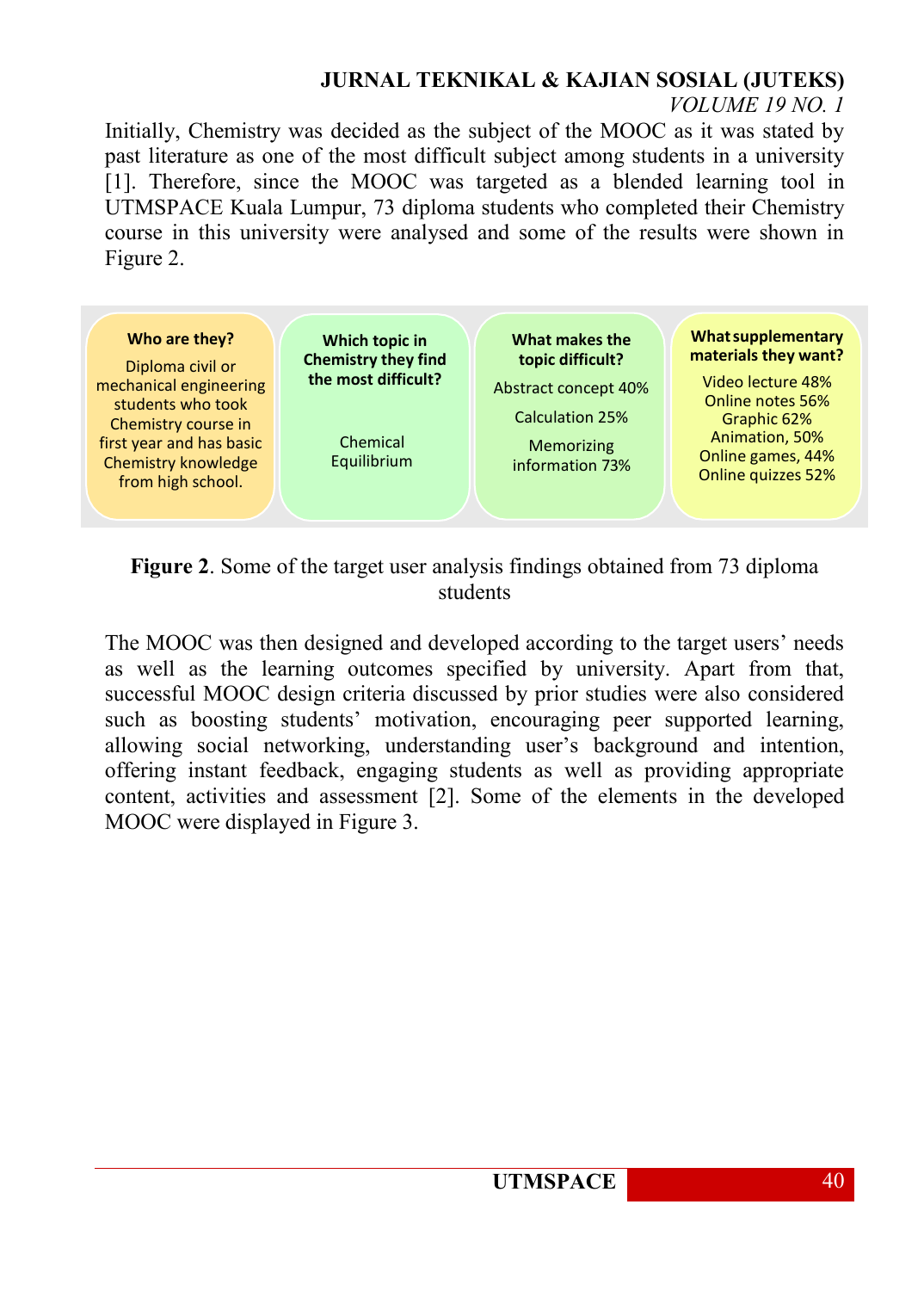

**Figure 3**. Some of the elements of the developed MOOC

Next, 21 first year diploma mechanical engineering students who currently took Chemistry course in UTMSPACE used the MOOC for 1 hour 30 minutes before they were asked to complete a questionnaire which consisted of respondent's demographic information, closed- ended questions and open-ended questions to gain insight on students' satisfaction towards the developed MOOC. The closeended questions comprised 28 items modified from computer system usability questionnaire (CSUQ) [4] using a symmetric equidistant five-point Likert scale. The Cronbach's alpha value for all three categories namely MOOC usability, MOOC quality and MOOC interface exceeded the threshold value of 0.7 indicating that the items used for the questionnaire were reliable [5]. Descriptive analysis of the quantitative findings was done by using SPSS. 1.00 to 2.33 of mean was interpreted as low, 2.34 to 3.66 as medium and 3.67 to 5.00 as high [5].

### **3. RESULTS AND DISCUSSION**

For MOOC usability category, 9 out of 11 items displayed high level of mean score including student's overall satisfaction with how easy and simple it is to use the MOOC in addition to their perception that the MOOC is able to make them learn the topic faster, make the topic fun to learn as well as allow them to share knowledge [6]. On the other hand, 4 items from MOOC quality category received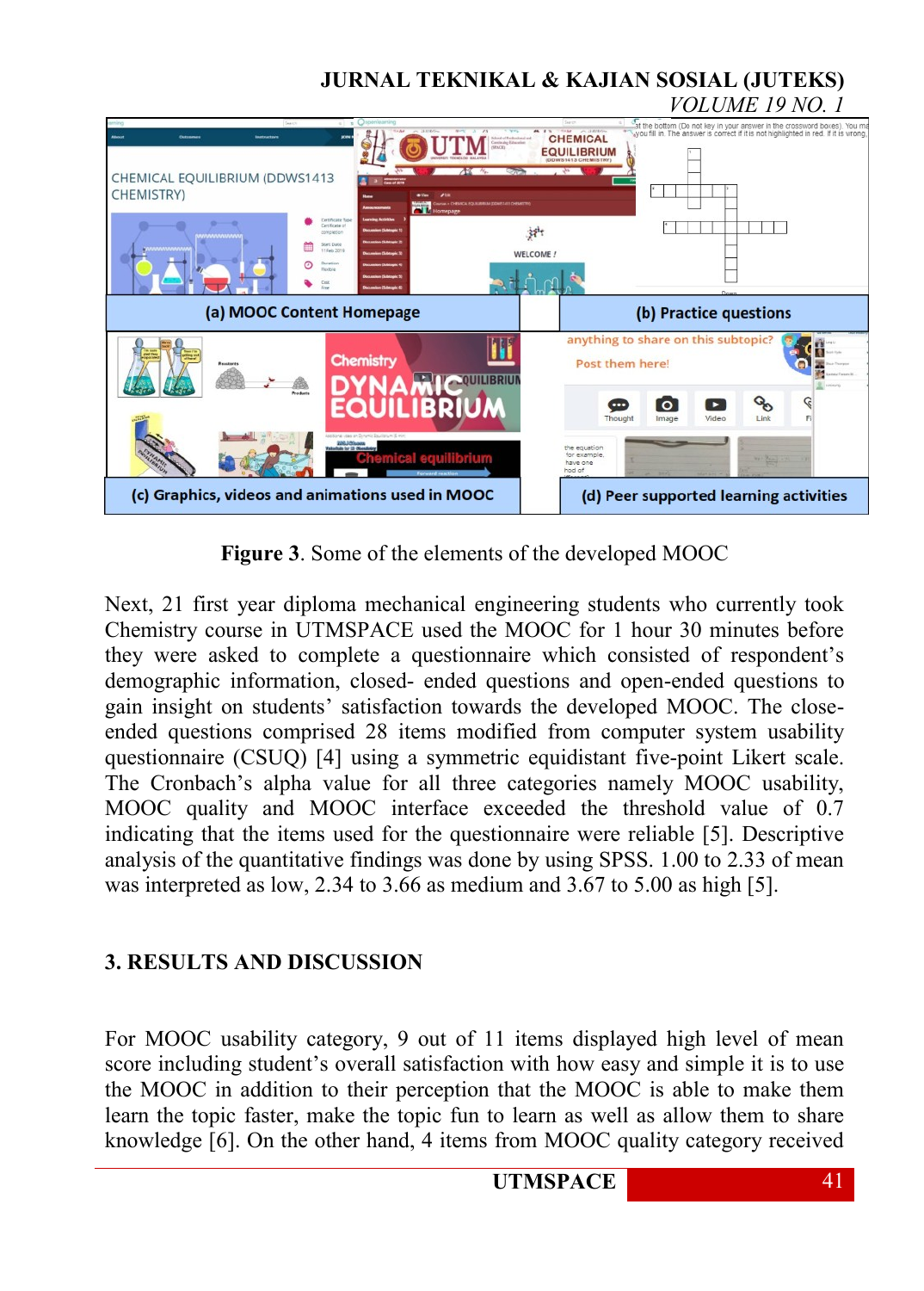*VOLUME 19 NO. 1*

mode of 5 showing that students strongly approved the practice questions and the hints given to be useful for them apart from the MOOC gave them messages to correct mistake and let them recover easily and instantly. Among 14 items to measure MOOC quality, high level of mean was observed for 13 of them, with just one item gaining 3.62 mean. The item was about whether the students perceive the number of practice questions to be sufficient. Thus, based on this indicator, more questions should be added to the MOOC. For MOOC interface category, all three items received high level of mean and mode of 4 indicating that students liked the interface of the MOOC and found it to be pleasant and have all the functions that they expected. Figure 4 presents some of the findings from the open ended questions.



**Figure 4.** Some of the findings from the open ended questions

### **4. CONCLUSION**

The objective of this research was to develop and evaluate a MOOC as a blended learning tool in a higher education. Findings showed that students were generally satisfied with the MOOC with positive results for most of the usability items. Next, the MOOC will be assessed by larger sample size for better generalization and credibility of the findings.

### **ACKNOWLEDGEMENT**

We would like to extend our appreciation to UTMSPACE for funding this research under UTMSPACE Research Grant, Potential Development Fund SP-PDF1807.